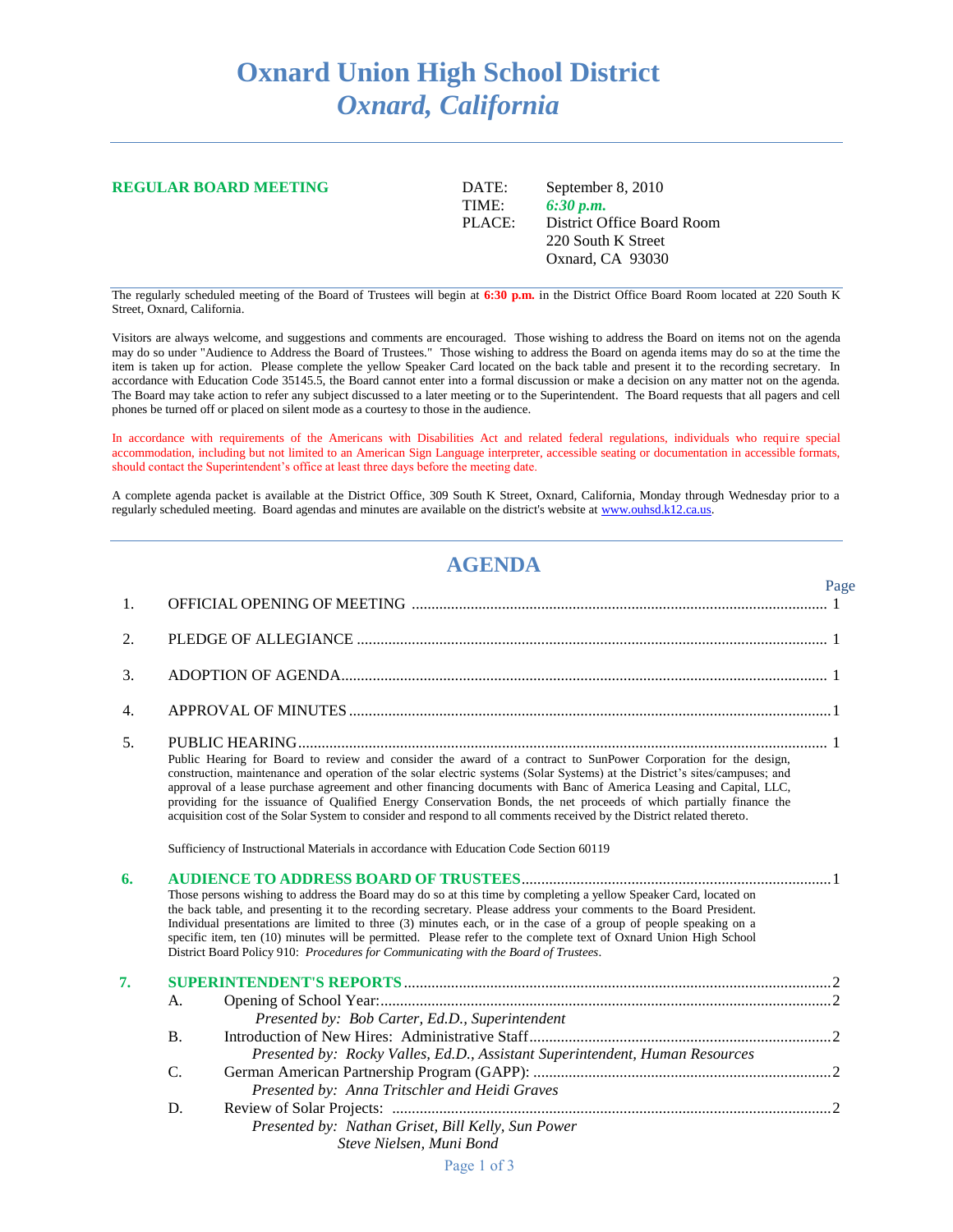Board Meeting Agenda September 8, 2010

| 8. |           | <b>CONSENT CALENDAR</b>                                                                                                                                                                                                                                  |  |  |  |
|----|-----------|----------------------------------------------------------------------------------------------------------------------------------------------------------------------------------------------------------------------------------------------------------|--|--|--|
|    | А.        |                                                                                                                                                                                                                                                          |  |  |  |
|    | <b>B.</b> |                                                                                                                                                                                                                                                          |  |  |  |
|    | C.        | Consideration of Approval of Student Agreement between California State University,                                                                                                                                                                      |  |  |  |
|    |           |                                                                                                                                                                                                                                                          |  |  |  |
|    | D.        | Consideration of Approval of Designation of Representatives and Alternate<br>Representatives to the Board of Directors of the Coastal Schools Employee Benefits                                                                                          |  |  |  |
|    |           |                                                                                                                                                                                                                                                          |  |  |  |
|    | Ε.        | Consideration of Approval of Non-Public School Placement for Student Case Number Six,<br>10-11, According to the Recommendation of the Student's IEP Team and the Director                                                                               |  |  |  |
|    | F.        |                                                                                                                                                                                                                                                          |  |  |  |
|    | G.        | Consideration of Approval of Notice of Completion of the Swine Pen Slab and Awning                                                                                                                                                                       |  |  |  |
|    |           |                                                                                                                                                                                                                                                          |  |  |  |
|    | H.        | Consideration of Approval of Agreement with Boys and Girls Club of Greater Oxnard and<br>Port Hueneme (BGCOP) and Oxnard Union High School District, Channel Islands                                                                                     |  |  |  |
|    | I.        | Consideration of Approval of Notice of Completion of the Room Modification Project at                                                                                                                                                                    |  |  |  |
|    |           |                                                                                                                                                                                                                                                          |  |  |  |
|    | J.        | Consideration of Adoption of Resolution No. 10-62, Resolution for Adopting the                                                                                                                                                                           |  |  |  |
|    | K.        | Consideration of Approval of Notice of Completion of the Data and Electric Project at the                                                                                                                                                                |  |  |  |
|    | L.        | Consideration of Approval of the Proposal from Service Pro Fire Protection Inc., for                                                                                                                                                                     |  |  |  |
|    |           | Testing of Existing Fire Alarm System Deices at Schools throughout District  4                                                                                                                                                                           |  |  |  |
|    | M.        | Consideration of Approval to Increase all OUHSD Schools Cafeterias Petty Cash (Start                                                                                                                                                                     |  |  |  |
|    | N.        | Consideration of Approval to Enter into Agreement between Frontline Placement<br>Technologies and Oxnard Union High School District for an Automated Substitute                                                                                          |  |  |  |
|    | Ο.        | Consideration of Approval of Notice of Completion of the Quad Project at Rio Mesa High                                                                                                                                                                   |  |  |  |
|    | Ρ.        | Consideration of Adoption of Resolution No. 10-63, Resolution Authorizing Filing an<br>Application for Qualified School Construction Bond Allocation with the California<br>Department of Education, and Approving Related Matters and Official Actions4 |  |  |  |
|    | Q.        | Consideration of Renewal of Agreements with the Ventura County Office of Education for<br>Escape Financial and Payroll/Personnel System for the 2010-2011 School Year  4                                                                                 |  |  |  |
|    | R.        | Consideration of Approval of Agreement between Oxnard Union High School District and<br>PW Environmental for Preparation and Submittal of Reimbursement Requests to the                                                                                  |  |  |  |
|    | S.        | Consideration of Approval of Amendment to MOU between Ventura County Office of                                                                                                                                                                           |  |  |  |
|    | T.        | Consideration of Approval of Amendment to Change Order #3 Submitted for Woodshop                                                                                                                                                                         |  |  |  |
|    | U.        | Request Consideration of Approval to Purchase Learn360 Classroom Video Streaming                                                                                                                                                                         |  |  |  |
|    | V.        | Consideration of Approval to Utilize Jordan, Gilbert & Bain Architectural Services for                                                                                                                                                                   |  |  |  |
|    | W.        |                                                                                                                                                                                                                                                          |  |  |  |
|    | X.        | Consideration of Approval to Solicit Formal Bids for Full-Service Beverage Contract5                                                                                                                                                                     |  |  |  |
|    | Y.        |                                                                                                                                                                                                                                                          |  |  |  |
|    |           |                                                                                                                                                                                                                                                          |  |  |  |